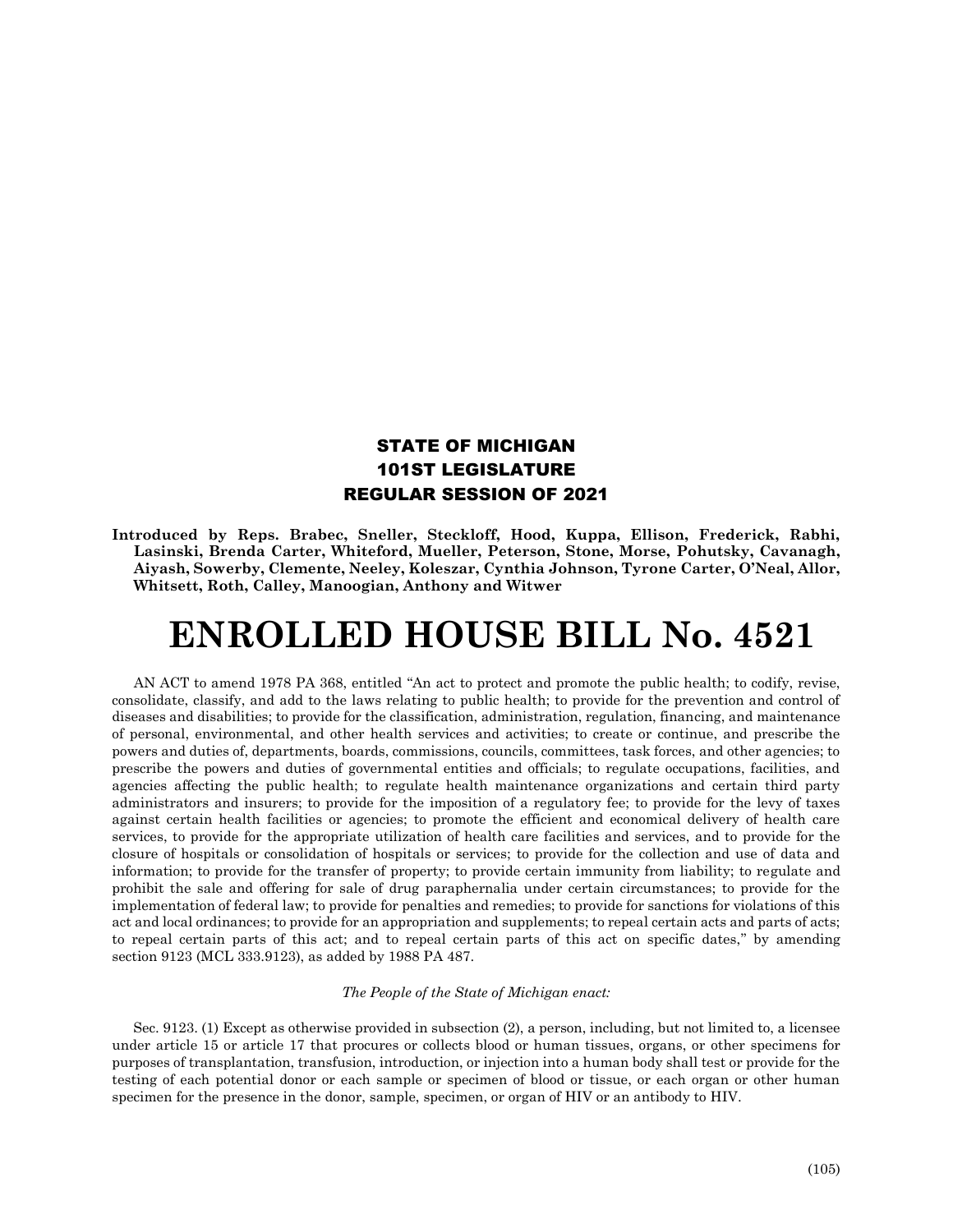(2) Subsection (1) does not apply if a test for HIV or an antibody to HIV cannot be performed in the time during which the blood, tissue, organ, or other human specimen is viable for purposes of transplantation, transfusion, introduction, or injection into a human body, due to emergency or other exigent circumstances.

(3) Except as otherwise provided in subsection (4) or (5), if the results of a test performed under subsection (1) are positive, the blood, tissue, organ, or other human specimen must not be used for purposes of transplantation, transfusion, introduction, or injection into a human body. If a test for HIV or an antibody to HIV cannot be performed in the time during which the blood, tissue, organ, or other human specimen is viable for purposes of transplantation, transfusion, introduction, or injection into a human body, due to emergency or other exigent circumstances, then the blood, tissue, organ, or other human specimen may be used for purposes of transplantation, transfusion, introduction, or injection into a human body if the person responsible for the transplantation, transfusion, introduction, or injection and the individual who intends to receive the blood, tissue, organ, or other human specimen are informed that there was insufficient time to perform a test for HIV or an antibody to HIV, and agree in writing to the use of the blood, tissue, organ, or other human specimen. If the individual who intends to receive the blood, tissue, organ, or other human specimen under this subsection is a minor, then the parent, legal guardian, or person in loco parentis of the minor must be informed that there was insufficient time to perform a test for HIV or an antibody to HIV and must agree in writing to the use of the blood, tissue, organ, or other human specimen. If the individual who intends to receive the blood, tissue, organ, or other human specimen is otherwise unable to give informed consent, then any of the following persons, in order of priority stated, when persons in prior classes are not available at the time the transplantation, transfusion, introduction, or injection is to be performed, must be informed that there was insufficient time to perform a test for HIV or an antibody to HIV and must agree in writing to the use of the blood, tissue, organ, or other human specimen:

(a) The spouse.

(b) An adult son or daughter.

(c) Either parent.

(d) An adult brother or sister.

(e) A guardian of the individual at the time the transplantation, transfusion, introduction, or injection is to be performed.

(4) If an individual donates blood exclusively for his or her own transfusion needs, and if the results of a test performed under subsection (1) are positive, the individual may use the blood for that purpose if both the person responsible for the transfusion and the individual who intends to receive the blood are informed of the positive test result and consent in writing to the use of the blood.

(5) If the results of a test performed on an organ under subsection (1) are positive, the organ may be used for purposes of transplantation into a human body if the individual who intends to receive the organ has tested positive for HIV, the individual is informed that the test results performed on the organ under subsection (1) are positive, and the individual and the person responsible for the transplantation agree in writing to the use of the organ. If the individual who intends to receive the organ under this subsection is a minor, then the parent, legal guardian, or person in loco parentis of the minor must be informed that the test results performed on the organ under subsection (1) are positive and must agree in writing to the use of the organ.

(6) A person, including, but not limited to, a licensee under article 15 or article 17, who procures or collects self-replicating body fluids for purposes of introduction into a human body shall test each potential donor, and, if the donor donates on a regular basis, not less than every 3 months, for the presence in the donor of HIV or an antibody to HIV. If at any time the test results are positive, the self-replicating body fluids of the donor must not be used for introduction into a human body.

(7) A person, including, but not limited to, a licensee under article 15 or article 17 that orders or performs, or both, a test for HIV or an antibody to HIV under this section shall, if the test result is positive, inform the donor of the positive test result. For purposes of this subsection, a positive test result is a double positive enzyme-linked immunosorbent assay test, combined with a positive western blot assay test, or a positive result under an HIV test that is considered reliable by the federal Centers for Disease Control and Prevention and is approved by the department.

(8) A person that violates this section is liable in a civil action for damages for the loss or damage resulting from the violation.

(9) As used in this section:

(a) "Blood" includes whole blood, blood plasma, blood products, and blood derivatives.

(b) "HIV" means human immunodeficiency virus.

(c) "Self-replicating body fluids" means bodily fluids that are reproduced by the body including, but not limited to, breast milk. Self-replicating body fluids does not include blood or sperm.